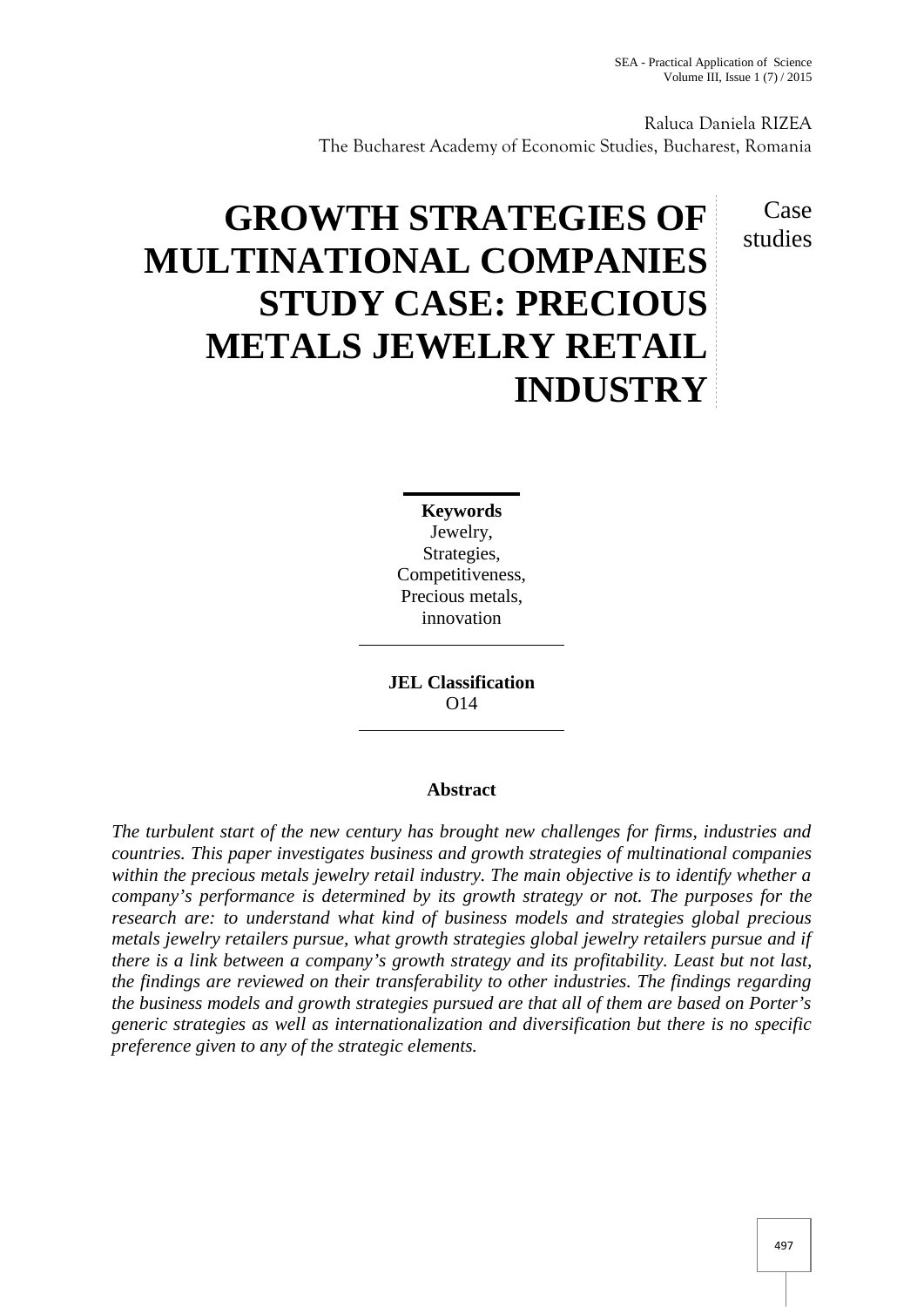## **Introduction**

The goals for this research are to investigate if there is a connection between a company's from precious metals jewelry retail industry growth strategy and its profitability and to identify if the findings can be generalized to other industries.

To achieve the above described goals, the paper starts with the theoretical background of this research. It is presented a description of Strategic Management and its framework to define, plan and implement a company's strategic as well as assess its performance. Strategic Management Michael Porter's models on competitive strategy and Sanders competitive advantage are introduced and discussed further. Even if the models have been introduced in the 1980's they are still amongst the most popular ones used to decide on a company's strategy in today's economic environment. The information presented in the below paper provides the theoretical background to understand and assess a company's competitive, growth and internationalization strategy.

Various sources of information that were found related and important are used in this paper. The secondary data collection for this paper was obtained through the Internet from different sources, such as market analysis, press articles, journals and reports, and printed information, such as books.

The 21st century seems to have begun with events indicative of the turbulence, challenges and opportunities ahead. Survival and success in such turbulent environment increasingly depend on competitiveness. Competitiveness has been described many by researchers as a multidimensional and relative concept. The significance of different criteria of competitiveness changes with time and context. Theories and frameworks must be flexible enough to integrate the change with key strategic management processes if their utility is sustained in practice.

Precious metals jewelry has been part of human civilization for a long time. Today, precious metals jewelry is used as symbols for celebrations such as engagements, wedding, and anniversaries. It is also used as symbols for communication and symbols for identity and individualism. The precious metals jewelry retail industry has changed and exhibited growth over the past decade due to increasing income and demand from the emerging economies across the world. The USA remains as the largest consumer for precious metals jewelry, followed by China, India, the Middle East and Japan. The UK and Italy are the largest consumers in Europe. When talking about Romania, the precious metals jewelries are widely a point of interest for the majority of the medium and higher revenues population and the purchase of those kinds of products it's just starting to develop even if the price of the precious metals is still going up.

### **Strategic Management**

In today's competitive business environments companies presents their plans how to sustain their business operations, their competitive advantage and increase their profitability using the concept of strategic management. The benefits of strategic management have already been pointed out in the 1960's when Alfred Chandler mapped out that "structure follows strategy", meaning that a longterm perspective and formulated strategy provides a company structure, focus, alignment and direction. In others opinion, such as Carpenter and  $(2007)$ , strategic management is a"…process by which a firm incorporates the tools and frameworks for developing and implementing a strategy"(p.7). A comprehensive summary of strategic management definition is formulated by Lamb (1984): "Strategic management is an ongoing process that evaluates and controls the business and the industries in which the company is involved; assesses its competitors and sets goals and strategies to meet all existing and potential competitors; and then reassesses each strategy annually or quarterly to determine how it has been implemented and whether it has succeeded or needs replacement by a new strategy to meet changed circumstances, new technology, new competitors, a new economic environment, a new social, financial or political environment".

When entering on a market and develop a strategy each company is interested to understand what kind of competition and market conditions there are and if it is an attractive step. As response to this demand Porter developed his competitive analysis in using the framework of five forces shaping industries, markets and competition. Industry attractiveness in this model is considered as the overall profitability of the industry. The five forces impact collectively the profitability through their effects on price, costs and investment requirements. The more impact they have the less attractive the industry gets and vice versa. The five forces shaping an industry are the **threat of new entrants**, the **threat of substitute products or services**, the **bargaining power of suppliers**, the **bargaining power of buyers** and the **intensity of competitive rivalry**. According to Porter's Five Forces Model one of the tools pointed out in the strategy development process is a competitive analysis. When applying this model a company can assess whether it is profitable to enter a new industry or market and what business conditions have to be expected. Porter's five forces are interrelated and developments in one force have an impact on the remaining forces. The figure below illustrates the interrelation and summarizes the elements discussed before.

*Figure 1*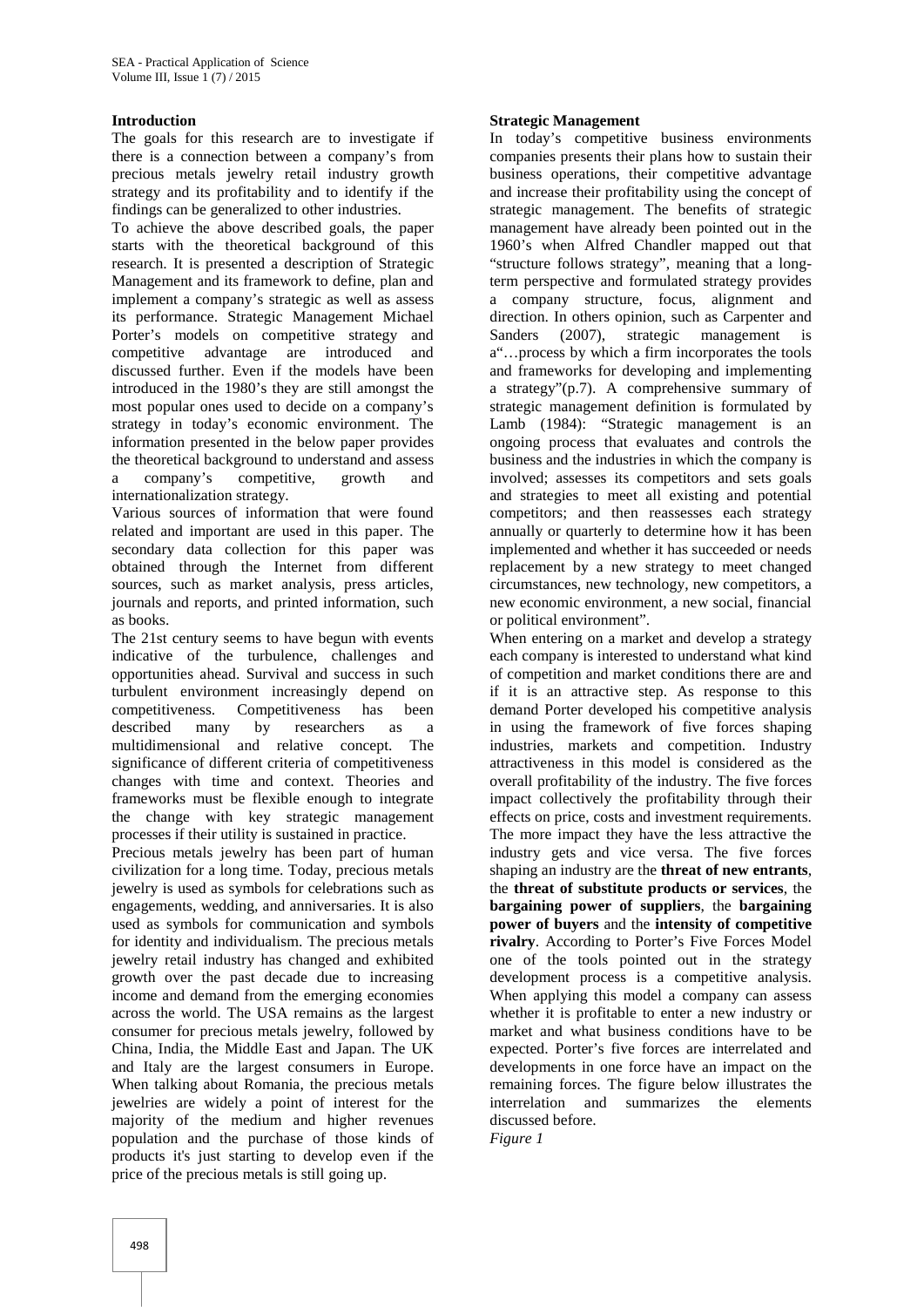## **Porter's Generic Strategies**

This model was introduced by Porter in 1980 with the publication of his book "Competitive Strategy". The purpose of the strategic positioning model and its generic strategies is to establish, sustain and grow a company's competitive advantage over its competition. Together with the competitive analysis model, the market positioning and competitive advantage model and the value chain model Porter provides a comprehensive strategic approach for a company to sustain and maximize its profitability.

The concept of competitive advantage was introduced by Porter in 1985 and describes competitive advantage as an attribute that "…grows fundamentally from the value a firm is able to create ... Value is what buyers are willing to pay, and superior value stems from offering lower prices than competitors for equivalent benefits or providing unique benefits that more than offset higher prices."(Porter, 1985, p.3)

Competitive advantage describes therefore the situation when a company is able to deliver the same benefits as its competitors but at a lower cost or to deliver benefits that exceed those of competing products (QuickMBA 1999-2010) as well as the company's ability to create value in a way that its competitors cannot (Carpenter and Saunders, 2007, p.19). In his work, Porter (Competitive Advantage, 1985) argues that from a strategic perspective, a company's strengths to create this value are either in the category cost advantage or differentiation. Both strengths can be applied strategically in a broad or narrow scope, creating three generic strategies: cost leadership, differentiation and focus. These strategies are independent from a company, market or industry and therefore generic. Using the generic strategies a company can prepare the framework for its strategy implementation on the level of its strategic business units.

The Strategic Positioning Model (Carpenter and Saunders, 2007, p.127) visualizes the merging of the categories and scope into the following two-bytwo matrix shown in Figure 2.

The cost leadership strategy uses the lower production unit price as strategic key element to gain bigger market share or higher profits as the competition and probably driving some competitors out of the market (Carpenter and Sanders 2007, p.128). The cost leadership strategy's key competitive advantage is the lower price in comparison or the lowest price in the entire market and therefore appealing to cost-conscious or price sensitive industries and consumers. In reference to the competitive analysis in these markets the buyers have significant power to bargain prices, it is easy for them to switch between manufacturers and the products are very alike. The products serve basic needs and consumers all use them in a similar

way, like e.g. a tooth brush and the market size is large. To achieve and sustain the cost leadership companies pursue strategies to cut down costs to a minimum through e.g. spreading fixed cost over a large product volume to benefit from the economies of scale. Furthermore production costs are cut down producing more and more standardized products and the outsourcing of e.g. overhead activities. In addition to the companies peruse a maximum integration of their value chain to sustain low costs. Companies pursuing cost leadership have to be a step ahead of their competition to sustain the profitable cost gap and not only predict changes in customer behavior or substitute products, but also the impact of technology breakthroughs and value chain developments to their business and keep pricing aggressive but not cutting down their own profit.

## **Jewelry Retail Industry**

The jewelry retail market includes silver and gold jewelries with precious stones mounted on them such as: diamonds, topaz, opal, rubies, emeralds, sapphires, amethyst, quartz etc.

The characteristic of jewelry retail market is a trend towards consolidation with large international players accumulating more and more market share. Market players in this industry include a variety of retailers ranging from small specialty retailers to large international retailers. The large retailers benefit from economies of scale and have the ability to compete on price more intensely. However, small retailers also can be successful by specializing in particular product ranges.

The jewelry retailers include some large department stores, supermarkets, hypermarkets and smaller specialty stores. There are a lot of potential buyers/ customers in the jewelry retail market as well as retailers. Therefore, brand loyalty is important in this market. The brand identity is a major factor in determining the price of a product. Most buyers are willing to pay more for brand name jewelry. The retailers also can differentiate their product by offering products made of varying metals and stones, working with well-known designers or launching exclusive branded merchandise. Jewelries may be produced in-house or purchased finished ones from manufacturers. Retailers/ companies may purchase gemstones and precious metals used in making jewelry from several.

The jewelry retail industry is highly competitive and fragmented. There are many companies, including small and large, exist in the industry, but there is no real market leader. This leads to increasing the overall competition within industry. The characteristic of retail markets are varied dependent on country. But generally the trend is towards consolidation despite a huge number of small retailers. Large and international retailers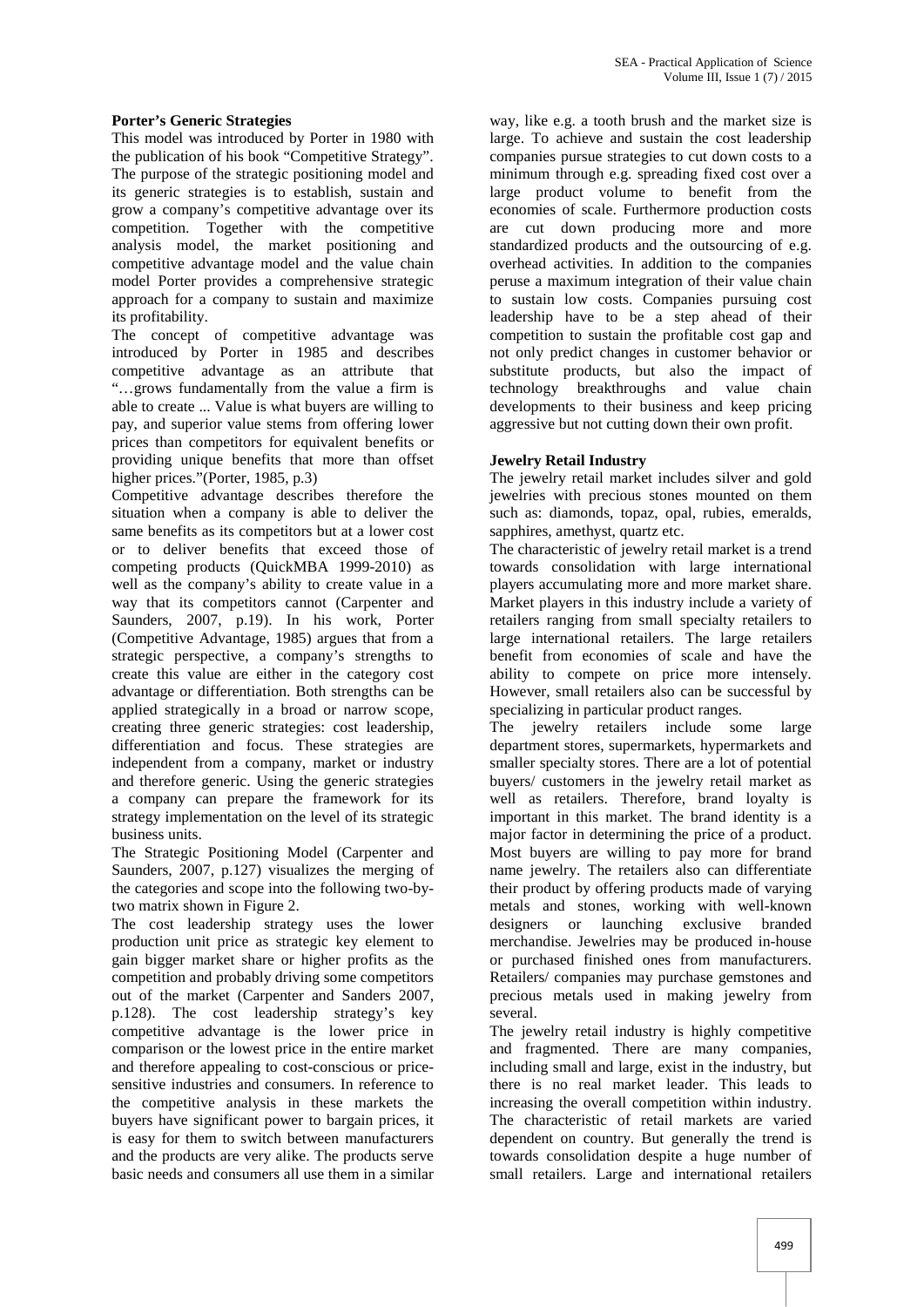accumulate more and more market share, e.g. Wal- Mart. Large retailers usually benefit from economies of scale as they have the ability to negotiate better deals with suppliers and compete on price. For the retailers in the industry to stay in business, they need to be innovative, look for a new ways to attract new customers and keep old ones coming back. Additionally, customer service, product differentiation and value creating are also important factors.

## **Inbound and Outbound Logistics**

Inbound logistics activities includes receiving raw jewelries/materials from suppliers, storing these raw jewelries, and cutting and polishing some or all of these raw jewelries before these materials are developed into finished jewelries within company. Inbound logistics also includes jewelries sent for exchange or return from the customer. Outbound logistics includes activities concerning inspection of finished jewelries before sending to customers, order processing, documentation handling, and scheduling/ delivering of shipment to foreign customer/ the company's final customer.

Not all companies handle their inbound and outbound logistics, for example, the Blue Nile Inc. Most of the inbound and outbound logistics operations are outsourced to independent companies which are specialized in logistics. Depending on the total value of the shipments, different logistics providers, such as UPS, DHL, and FedEx, will be used.

# **Operations**

Operations activities are related to the production of the jewelries. The production starts with design concept as different customers are looking for different products. In order to differentiate the products from the competitors, the jewelry retailers create their own designs through customization or markets. For the uniqueness/differentiation purpose, the company then brands the new design jewelry. For example, Tiffany legacy- patented cushion-cut diamond ring.

Many companies are investing or expanding their business by not only selling jewelry, but also taking jewelry back in for modification or repair. By doing so, they can provide excellent service and create long-term relationships with customers.

## **Marketing and Sales**

Marketing and sales activities are important for all jewelry retailers. Advertising tools such as websites, catalogs, and TV commercials are often used mediums to attract customers. Direct mail and e-mail are mostly used for existing customers. Companies create value to customers by assisting them in all aspects of a purchase. They create informational guidance; provide call centers and online guide. Customers who do not know about type of jewelries or products will find it helpful and educating.

## **After-sale Services**

Companies offer many services to customers after purchasing such as acceptance of returned items which damaged during transit or required repair. There is a proper service provided whether it is a cheap ring or an expensive necklace. For example, Tiffany's and Blue Nile provide information on how to maintain the value of the jewelry from how to clean it to how to store it which can be found online. Most companies offer financial service to customers when it comes to purchasing an expensive jewelry. This service allows customer to make the purchase of an expensive item without having the money in full. There is also insurance service provided for the jewelry being purchased which extremely expensive. If the insured item is broken or stolen, the customer can have it replaced. And finally, companies also offer phone lines support and online support that customers can question about their jewelry.

# **Firm Infrastructure**

The firm infrastructure is the organizational structure, control systems and company culture (Netmba.com). In order to stay in business, a lot of corporate or strategic planning and measuring have to be done continually. Otherwise the company will not last very long unless this part is in place. Therefore, this can be viewed as the "back bone" of a company.

## **Human Resource Management**

This activity involves with recruiting, hiring, training, developing, and compensating employee (Netmba.com) as employees are an expensive and vital resources for the company. Companies are investing substantial amounts of money to provide training or development training for managers and employees. If the operations, such as cutting and polishing, are doing in house, training need to be provided. Additionally, sales training and training for customer services are provided so that the employees can create long-term customer relationships and provide excellent customer service skills.

## **Technology Development**

This activity includes technologies to support value-creating activities (Netmba.com) such as managing information processing, research and development of new practices that could add knowledge to a firm. Innovative new knowledge helps companies to reduce costs and sustain competitive advantage by improving a firm's product or increasing efficiency and effectiveness of the production and operating process within a firm. Technology development can improve the information flow of inventory between company and supplier, quality control, waste management, shipping monitoring, invoices and order documentation, market or product research, buyers' data development, repair or assessment of damaged products, and improve existing products and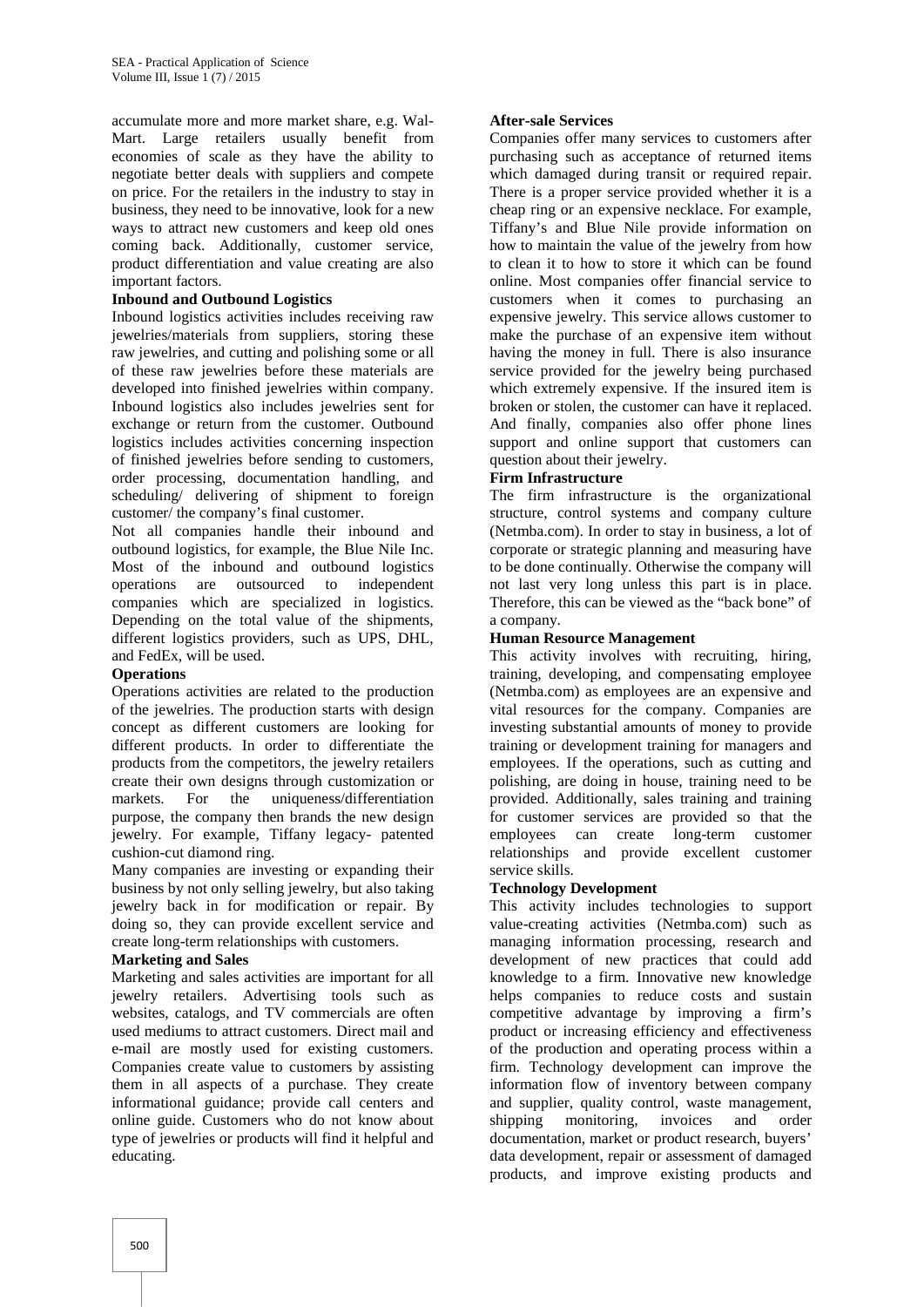develop new or new techniques for creating new products.

### **Procurement**

Procurement involves the activities in purchasing inputs such as materials/ raw jewelries needed to produce the final products, component for production, and fixed assets such as production and office equipment, and building. In the jewelry retail industry, a company may either assemble the items produced by other manufacturers, or design and produce the product itself. Some companies operate a combination of these options. Companies are also dependent on computer, other office equipment, transportation service, and buildings needed for the daily operations of its business.

#### **Conclusions**

The hyper-competitive era in the last few decades has created the need for an explicit management of competitiveness. Firm growth is related to economic expansion due to processes taking place within the firm (Penrose, E.T, 1959). The more firms grow the more resources they can access, thus firm growth is considered as a path dependent process (Akpinar, 2009). The resource-based view considers a firm's own set of resources and capabilities as the driver of growth and states that a firm predicts the growth strategies based on its resources and competencies (Otto & Low 1998). A firm's strategy is at its best continuously reviewed to be able to act, react and adapt to the movements in a company's business environment and sustain its competitive advantage. Diversification and internationalization are the two major types of growth vectors, and are alternative routes for expanding a company's portfolio in terms of growth. Growth also improves the effectiveness of the company. Larger companies have a number of advantages over smaller companies such as economies of scale resulting from marketing or production synergies. The company may pursue one or both types of growth strategies or the company may prefer diversification over internationalization except the firm's objectives cannot be met through diversification. The reason is because internationalization is much more difficult, risky and costly than diversification.

## **AKNOWLEDGEMENT**

This paper was co-financed from the European Social Fund, through the Sectorial Operational Programme Human Resources Development 2007- 2013, project number POSDRU/159/1.5/S/138907 "Excellence in scientific interdisciplinary research, doctoral and postdoctoral, in the economic, social and medical fields -EXCELIS", coordinator The Bucharest University of Economic Studies.

#### **References**

- [1] Akan, O.; Allen, R. S.; Helms, M. M.&Spralls III, S. A. 2006. Critical tactics for implementing Porter's generic strategies. Journal of Business Strategy 27:1, 43-53
- [2] Akpinar, M. 2008. Lecture note: Corporate Strategy, Strategic Management Course. Autumn Semester. JAMK University of Applied Sciences, School of Business and Services.
- [3] Ansoff, H.I. 1987. Corporate Strategy. London: Penguin. First Published in 1965
- [4] Competitive Advantage. 1999-2010. Article on Quick MBA website. Accessed on 29 November 2010. The website of Quick MBA. Http://www.quickmba.com/strategy/competitiv e-advantage/.
- [5] Lamb, R. 1984. Competitive Strategic Management. USA: Pearson Education Ltd.
- [6] Okonkwom, U. (2007), Luxury fashion branding trends, tactics and techniques, Palgrave Macmillan.
- [7] Otto, A. & Low, S. K. 1998. Resource-based theory and international growth strategies: an exploratory study. International Business Review 7:2, 163-184.
- [8] 5. Porter, M.E. 1980. Competitive strategy: techniques for analyzing industries and competitors: with a new introduction. New York: The Free Press
- [9] Rtv (2011). Piata bijuteriilor in schimbare, http://www.rtv.net/piata-bijuteriilor-in schimbare-platina-va-bate-aurul\_9033.html.
- [10]Zhao, D. (2011) Business Intelligence and Financial Evaluating Aspect of Consumer Perceived Value of B2B Websites from the Aspect of Consumers in Fourth International Conference Wihan, 2011. Departament of Information and Management Central China Normal University.